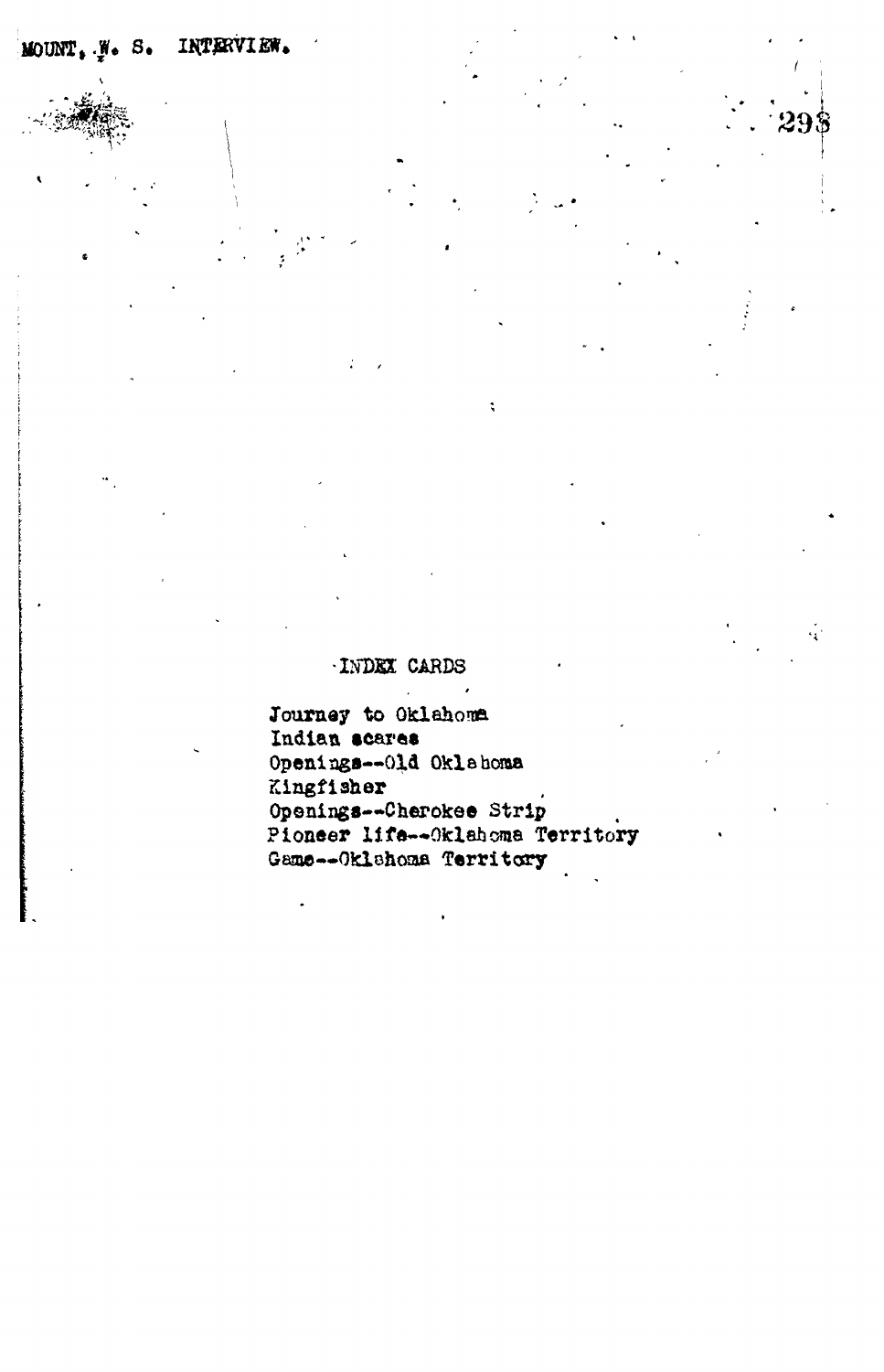| MOUNT, W. S. INTERVIEW.                                         |                             |
|-----------------------------------------------------------------|-----------------------------|
|                                                                 |                             |
|                                                                 |                             |
|                                                                 |                             |
|                                                                 | $F - A - (S-149)$           |
| BIOGRAPHY FORM                                                  |                             |
| WORKS PROGRESS ADMINISTRATION                                   |                             |
| Indian-Pioneer History Project for Oklahoma                     |                             |
|                                                                 |                             |
|                                                                 |                             |
|                                                                 |                             |
| Field Worker's name Merrill A. Nelson                           |                             |
| This report made on (date) May 17                               | 1939                        |
|                                                                 |                             |
|                                                                 |                             |
|                                                                 |                             |
| <b>Example 2018</b> The S. Mount<br>Name                        |                             |
| 1.<br>Post Office Address Route 1, Enid, Oklahoma.<br>2.        |                             |
| 3. Residence address (or location) 3 mi. 3. 8 mi. East of Enid. |                             |
| DATE OF BIRTH: Month September Day 10 Year 1864<br>4.           |                             |
|                                                                 |                             |
|                                                                 |                             |
| Lawrence County.                                                |                             |
| Name of Father   william Mount<br>ô.                            | Place of birth Pennsylvania |
| Other information about father                                  | Died in the war.            |
| Name of Mother Jane Rowe<br>7.                                  | Place of birth Pennsylvania |
| Other information about mother                                  | Farm people.                |

Notes or complete narrative by the field worker dealing with the life and story of the person interviewed. Refer to Manual for suggested subjects and questions. Continue on blank sheets if necessary and attach firmly to this form. Number of sheets attached

 $\ddot{\phantom{0}}$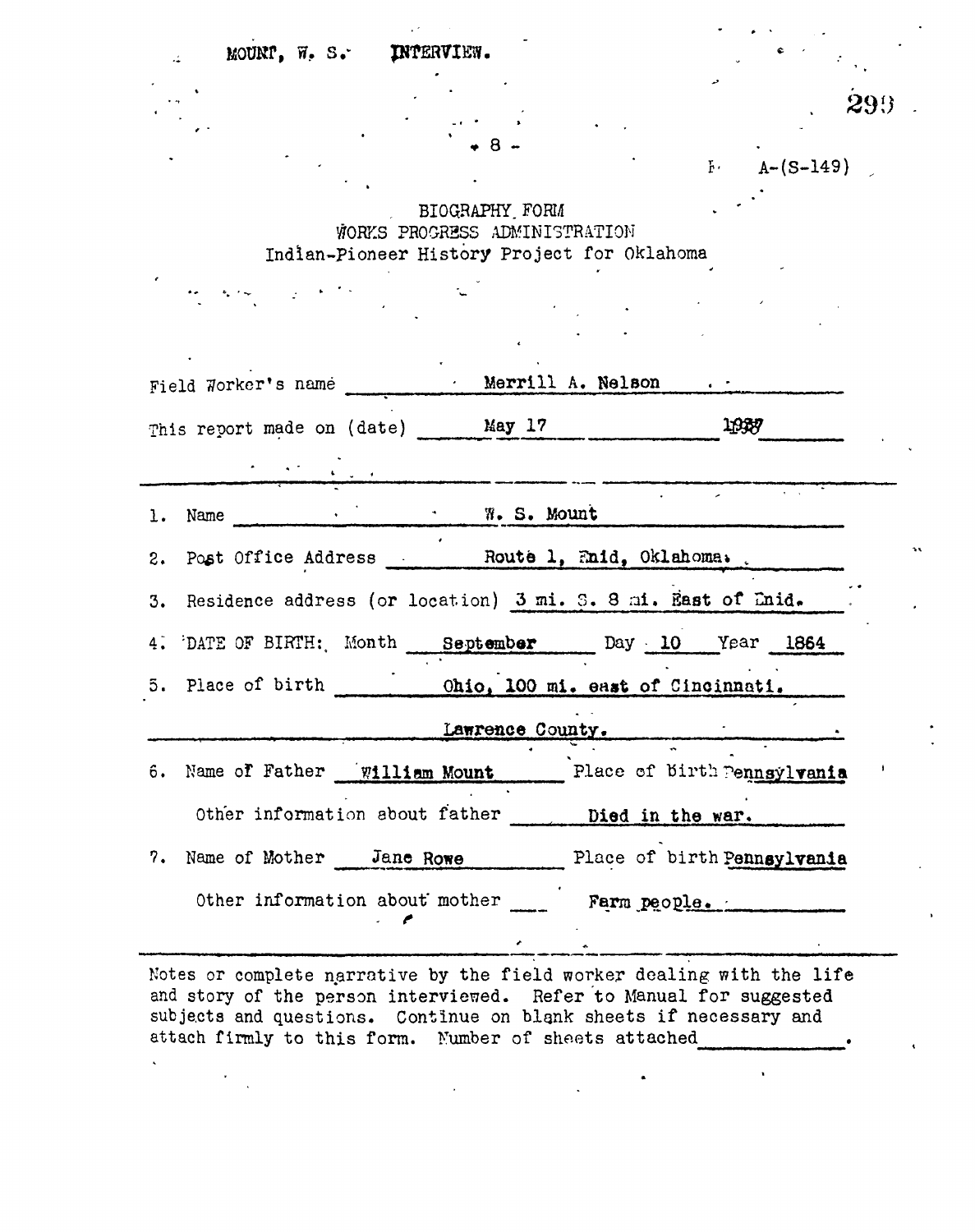MOUNT. W.

§•?

STORY OF W. S. MOUNT

300

I was an »89 er. I left Ohio and came.to Colorado in 1887. Two years were spent in the city- of Trinidad of that state. My people were farmers in Ohio, but I . found farming out west much different which was one reason" I lived in town while in Colorado.

We drove through from Colorado to Old Oklahoma, in \* • a wagon. We were twenty-one days on the road. We came straight through the southern tier of counties in Kansas. From Kiowa we came down to Kingfisher. A cousin, Mr. John Dillon, who lives 6 miles north of Geary on the Canadian River, was with me. Another fellow, 'Barrickman, • \* "• also came with us. We called him "Lucky John."

When we got to Cleo Springs, near the Cimarron, other t outfits urged us to get together, lest the Indians kill us, but we were not afraid and  $\mathbf{y}$  did not join with the group with the group with the group with the group with the group with the group with the group with the group with the group with the group with the group with th so advised us. so advised us.

We were in Kingfisher on the 22nd of April 1889.

We got to the border 1 mile west of Kingfisher. I was about 23. We made the run in a wagon. Some offered  $t_{\rm t}$  the country to be opened up the night before, but we made the run on the square and have stayed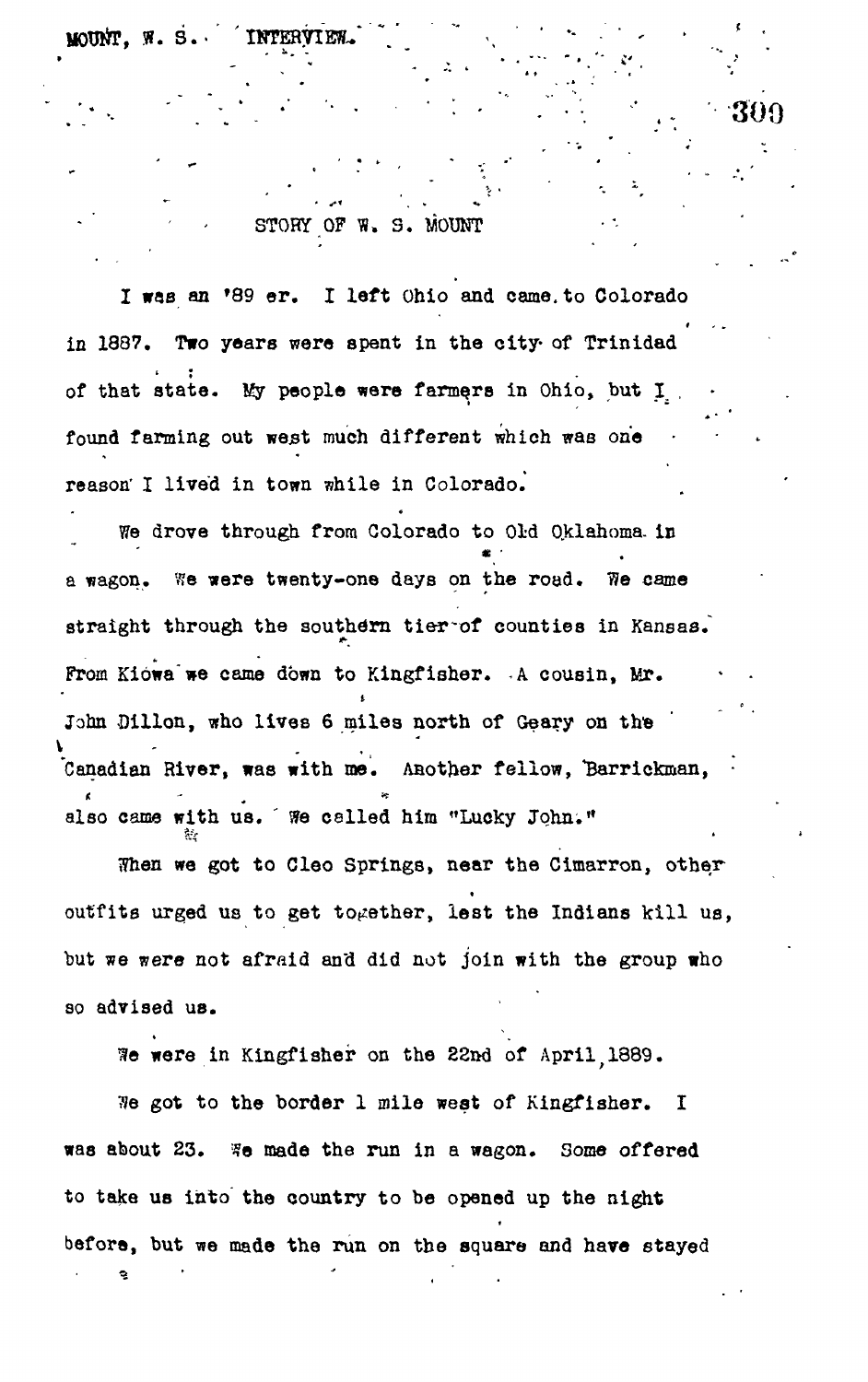**MOUNT, ff. S. INTERVIEW.**

•9' "\*\*

that way ever since.

**The day .of the run'.we went east and .south, of King-'** - • -»•" ' fisher. Kingfisher was on that day a city of tents. I did not like the lay of land over that way so did not **stake .a claim. • . •**

. I made the Sac and Fox run in September 1891 and the Cheyenne-Arapaho run in April, 1892. During the Sac and Fox run. I went over to Tecumsen, then the county seat of  $F_{\rm tot}$  run,  $\sigma$   $\sim$   $\sigma$  the process seat of  $\sigma$  $\mathcal{L} = \mathcal{L} \mathcal{L} \mathcal{L} \mathcal{L} \mathcal{L} \mathcal{L} \mathcal{L} \mathcal{L} \mathcal{L} \mathcal{L} \mathcal{L} \mathcal{L} \mathcal{L} \mathcal{L} \mathcal{L} \mathcal{L} \mathcal{L} \mathcal{L} \mathcal{L} \mathcal{L} \mathcal{L} \mathcal{L} \mathcal{L} \mathcal{L} \mathcal{L} \mathcal{L} \mathcal{L} \mathcal{L} \mathcal{L} \mathcal{L} \mathcal{L} \mathcal{L} \mathcal{L} \mathcal{L} \mathcal{L} \mathcal$ broke down two or three times and had quite a time. Fifteen or twenty of us grouped together. There was a man on horseback right in front of me. His horse stepped in a hole and fell. He was thrown and killed.

I later made the Kickapoo run, also.

**in Kingfisher.**

**Between my first run in '89 and the opening of the I later made the Kickapoo run, also. \*** That **• Between my first run in \*89 and the opening of the Cherokee Strip, we had no railroad to Kingfisher. That** Guthrie on the railroad to Kingfisher. Later, I worked **work for the Kingfisher Lumber Company, hauling from Outhrie on the railroad to Kingfisher. Later, I worked**

**• in an ice plant'there as night engineer. I was married** While in Kingisher, I became acquainted with a few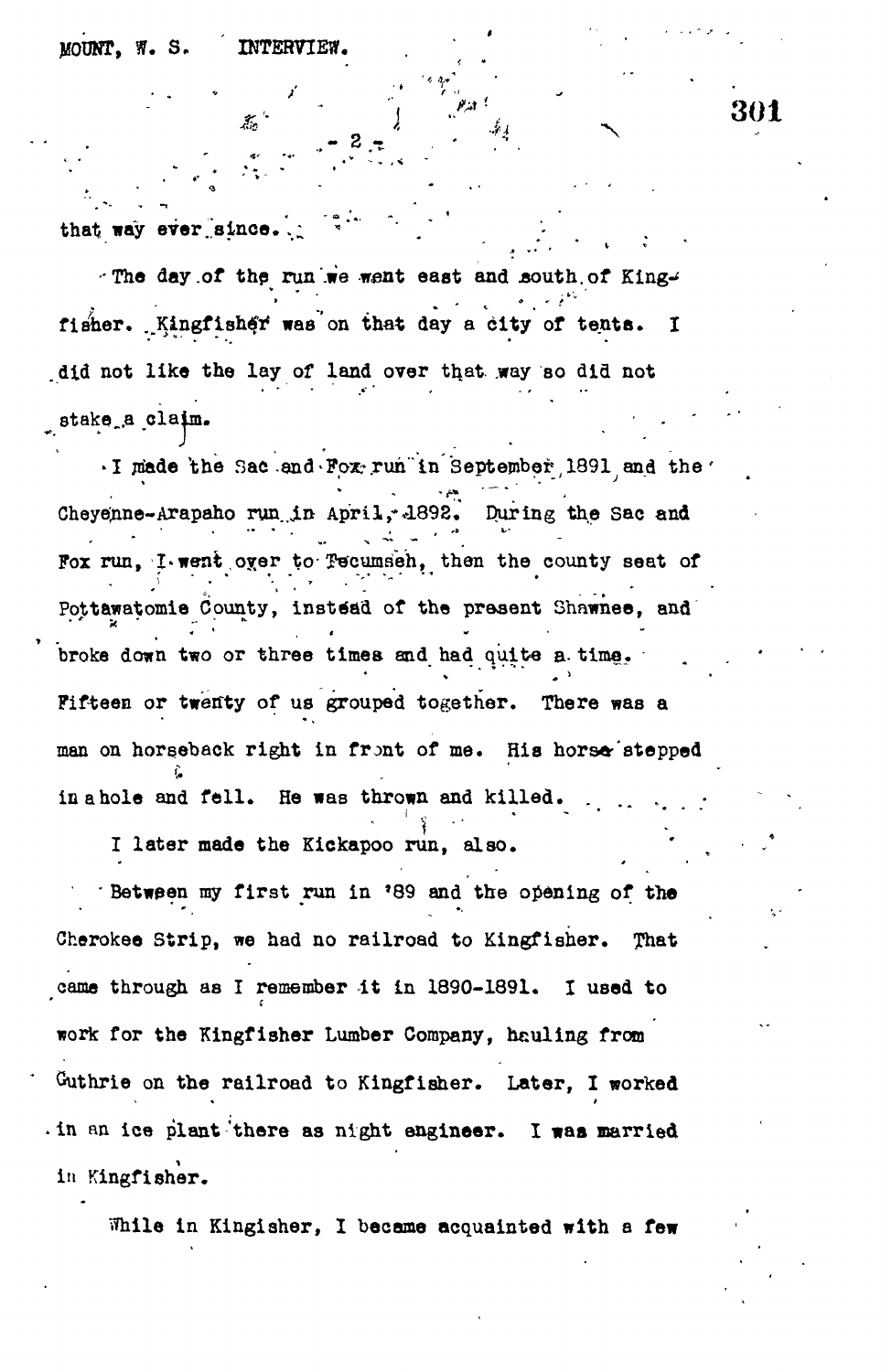**MOUNT, W. S. INTERVIEW.** 

302

**Indians there. I have even attended the Indian dances and danced with, the old squaws before I was married. I had a number of full blood Indian acquaintances. I never, <sup>1</sup> had any difficulty in getting along with them.-**

**When the Cherokee Strip opened, I nade the run from a little east of Hennessey. There were three of us grouped to make the run. The other men were Hobert Llewelyn** and Jerry Vance. We left our covered wagon, and took our horses and rode them. I did not succeed in getting a claim that day but later took claims out by-Goltry. did stake a claim but did not like it. So I hitched my . wagon and came to Enid the same night. The next day I staked my present farm. I found that enother man had staked it before me but I made a deal with him and secured **.staked it before me but I\*made a deal with him and secured**

I filed on this place in the fall and came here next spring, on the fifteenth of April. I first built a little house, part dug-out and part lumber. I think I only had built Hx-dollars and a wife to keep when I finished that little home. My house was located in the center of the present farm in andraw. We did not always have the finest food to eat. We lived partly on the wild game which abounded.

There were plenty of prairie chicken, quail and a **There were plenty'of prairie chicken, quail and a**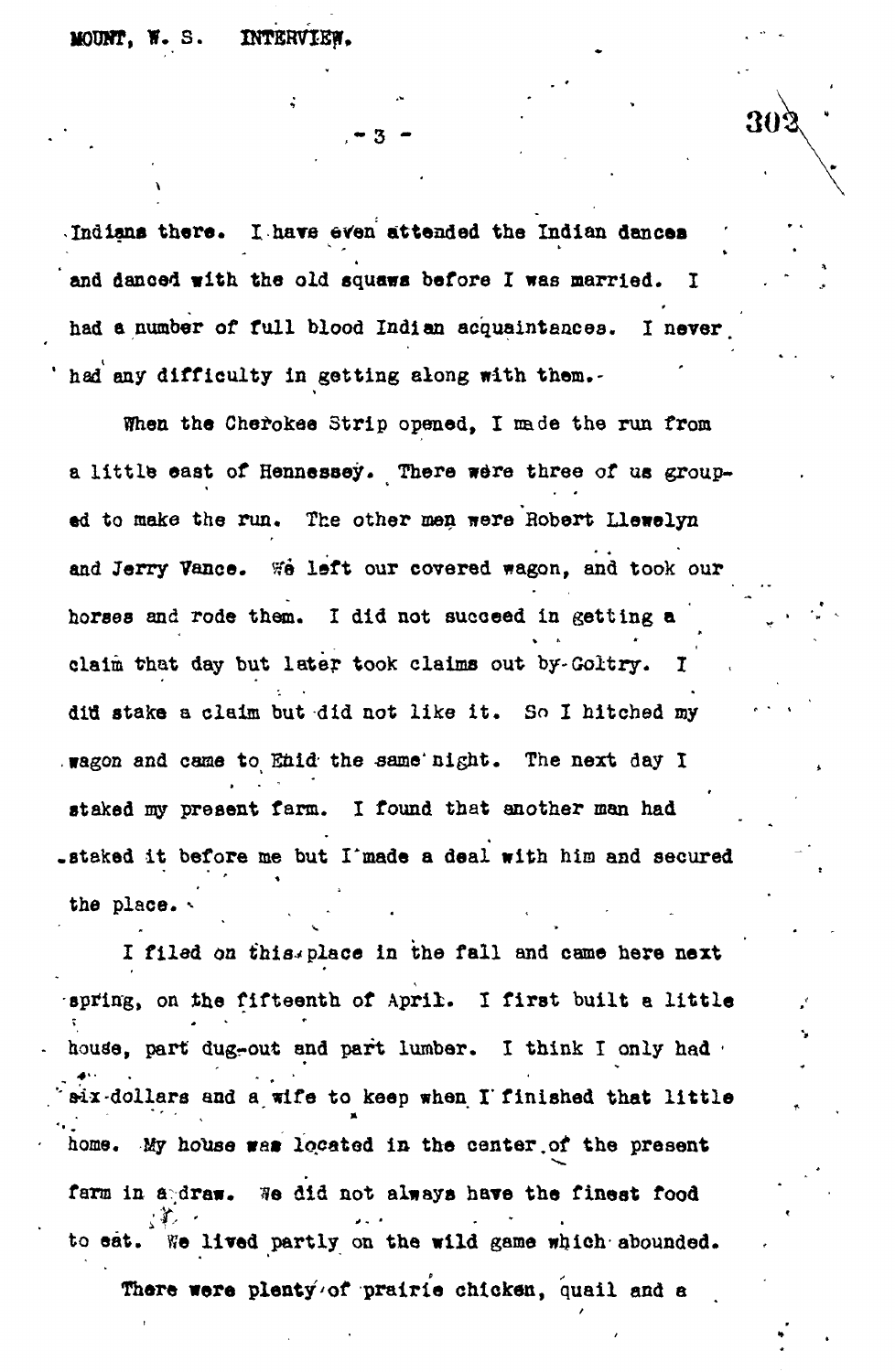few deer. Sometimes we lived on kaffir corn! When w **ware able", we would trade at North Enid.**

**. - 4 -**

**I settled here beceueo of the soil, the good water and the level uplands. I did not like the red soil farther east. I have seen 60 bushels of corn to the acre raised on land around- here but we do not get the rain we used to in this country.**

Both my. father's' people and my mother 's people . are from Pennsylvania. Both families were farm people. **Father died in the spring of '64, about the time I was** born. The family had moved to Ohio, and I was born in **Lawrence County of that state.\* Father died in the** spring and I was born that fall, so I never saw my **father.**

**My father had two brothers in the Civil War. So did my mother. One of mother's brothers was killed and the other was crippled- Both my parents are buried in Ohio.**

**I have three living children. Another child died . during the war of the influenza. One of my daughters, Mrs. F. <?r Irion lives in Fairview. Har husband is-sup't.** of the Fairview schools. I also have a boy in Dallas,